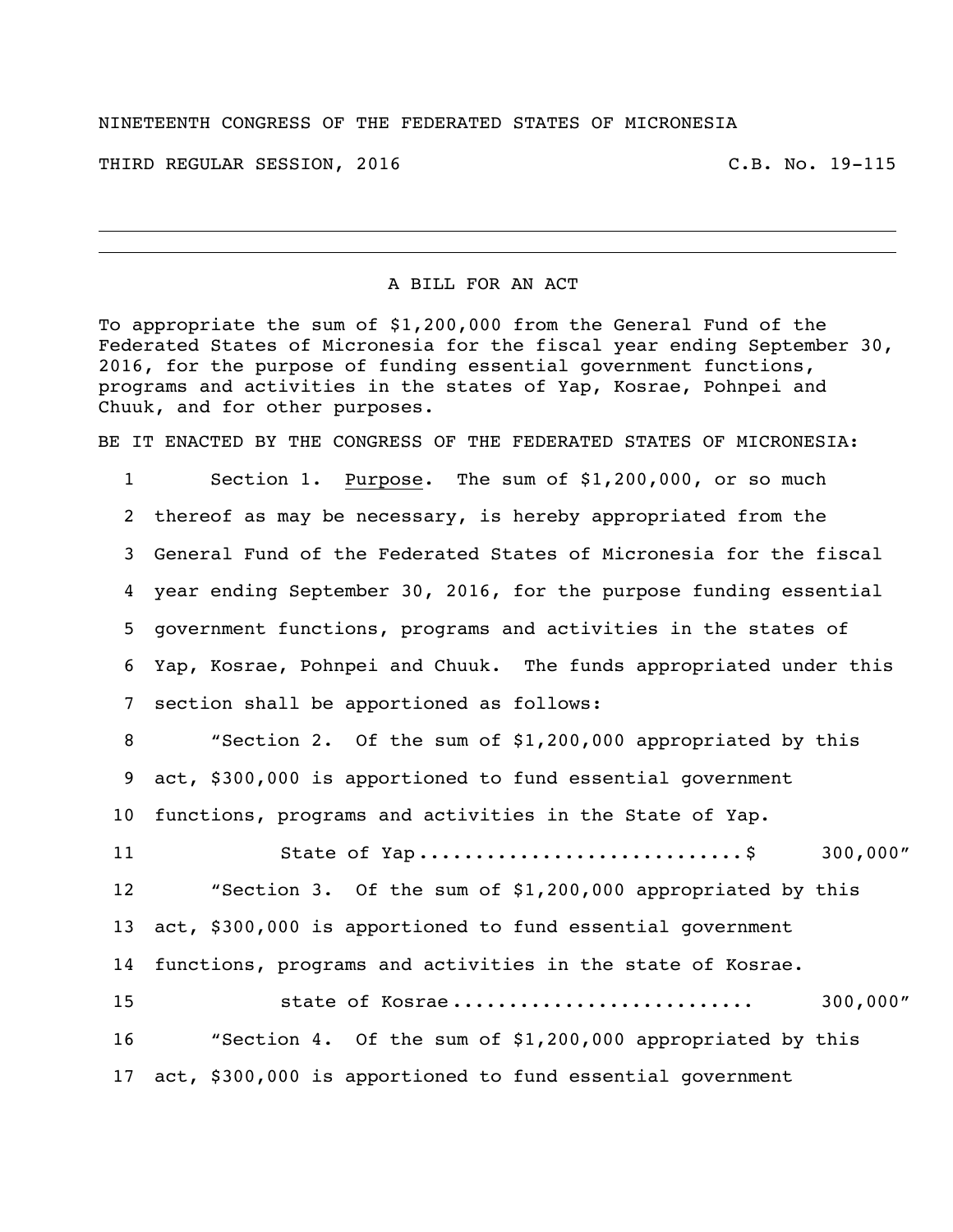C.B. No. 19-115

 functions, programs and activities in the state of Pohnpei. 2 5tate of Pohnpei ..............................\$ 300,000" Section 5. Of the sum of \$1,200,000 appropriated by this act, \$300,000 is apportioned to fund essential government functions, programs and activities in the state of Chuuk. State of Chuuk ...........................\$ 300,000" "Section 6. Allotment and management of funds and lapse date. All funds appropriated by this act shall be allotted, managed, administered and accounted for in accordance with applicable laws, including, but not limited to, the Financial Management Act of 1979. The allottee shall be responsible for ensuring that these funds, or so much thereof as may be necessary, are used solely for the purpose specified in this act, and that no obligations are incurred in excess of the sum appropriated. The allottee of the funds appropriated under section 2 of this act shall be the Governor of the State of Yap or his designee. The allottee of the funds appropriated under section 3 of this act shall be the Governor of the State of Kosrae or his designee. The allottee of the funds appropriated under section 4 of this act shall be the Governor of the State of Pohnpei or his designee. The allottee of the funds appropriated under section 5 of this act shall be the Governor of the State of Chuuk or his designee. The authority of the allottee to obligate funds appropriated by this act shall lapse on September 30, 2017."